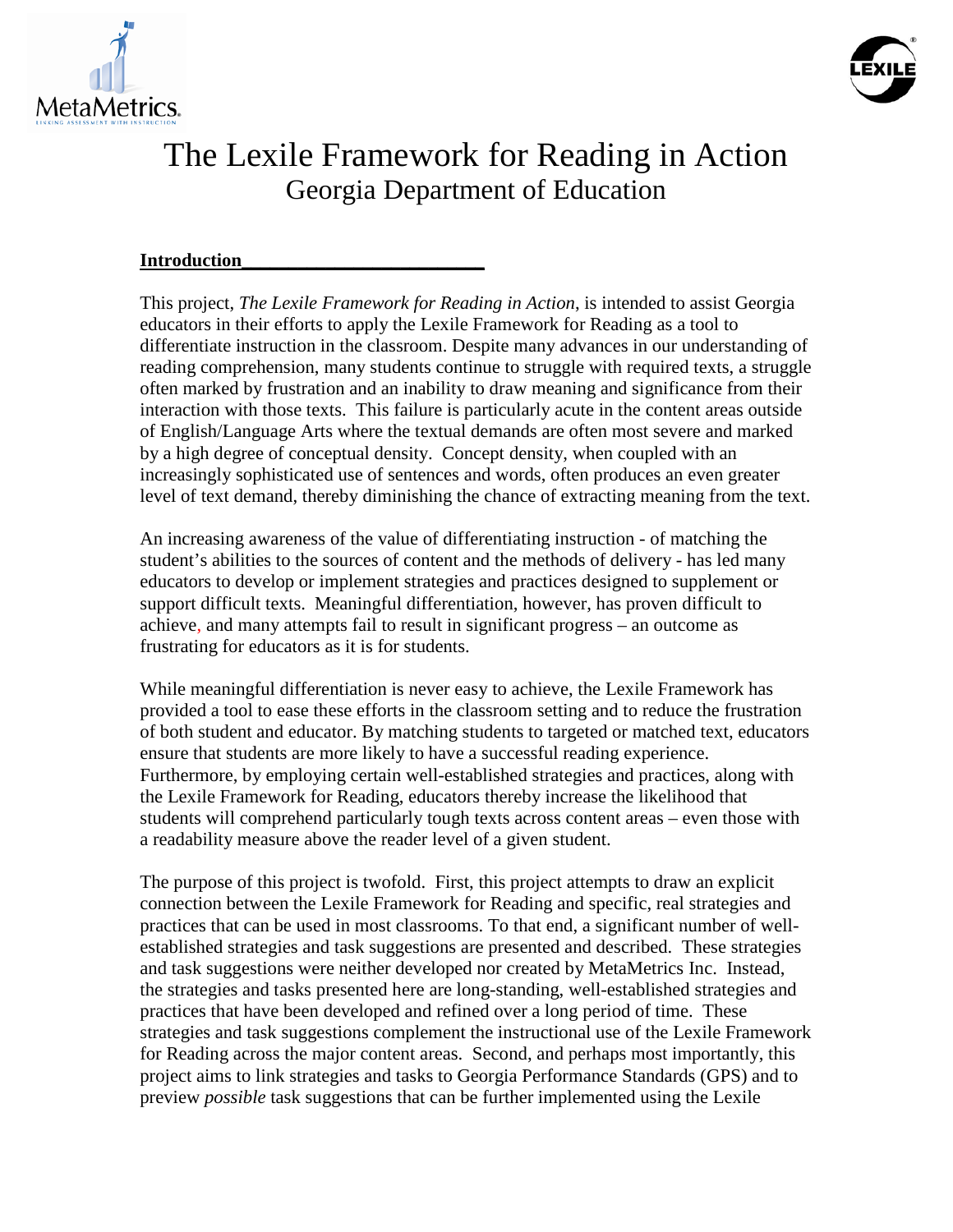



# The Lexile Framework for Reading in Action Georgia Department of Education

Framework for Reading in conjunction with multiple web resources.

To achieve this linkage, we have chosen a sample of standards from the Georgia Performance Standards and linked each selection to a variety of resources, resources across a wide range of Lexile measures. Additionally, for each GPS, we have linked at least one resource to a specific strategy or task suggestion found within the project.

It is our sincere hope that Georgia educators will find this project useful for implementing the Lexile Framework for Reading within their classrooms. We believe that use of the task suggestions presented – along with the many resources provided – will allow for differentiation across all reading levels. Furthermore, by differentiating instruction across all content areas, educators have the opportunity to reduce the various obstacles that impede reading fluency.

**Note**: Unless otherwise indicated, all resources are drawn from databases powered by GALILEO.

#### **How to Use\_\_\_\_\_\_\_\_\_\_\_\_\_\_\_\_\_\_\_\_\_\_\_\_\_\_**

This project is divided into six sections. The first section is an introduction to the scope and intent of the project. This section provides the reader with a broad understanding of the essential components of the *Lexile Framework for Reading in Action* project.

**English Language Arts**: The second section, *English Language Arts*, is a collection of resources which have been linked to select Georgia Performance Standards from English Language Arts. In each instance, we have attempted to match each selected standard to six (6) resources which have been linked to the Lexile scale. The included resources represent a wide range of text difficulty. Unless otherwise noted, each resource was obtained through GALILEO.

In addition, for each selected standard we have provided a task suggestion which corresponds to one of the available resources. Wherever possible, we have provided an example for each task suggestion. It is our hope that these resources and task suggestions may serve as a model for differentiating instruction, and that educators will be able to utilize these resources to target instruction for Georgia students.

**Social Studies**: The third section, *Social Studies*, is a collection of resources which have been linked to select Georgia Performance Standards from Social Studies. In each instance, we have attempted to match each selected standard to six (6) resources which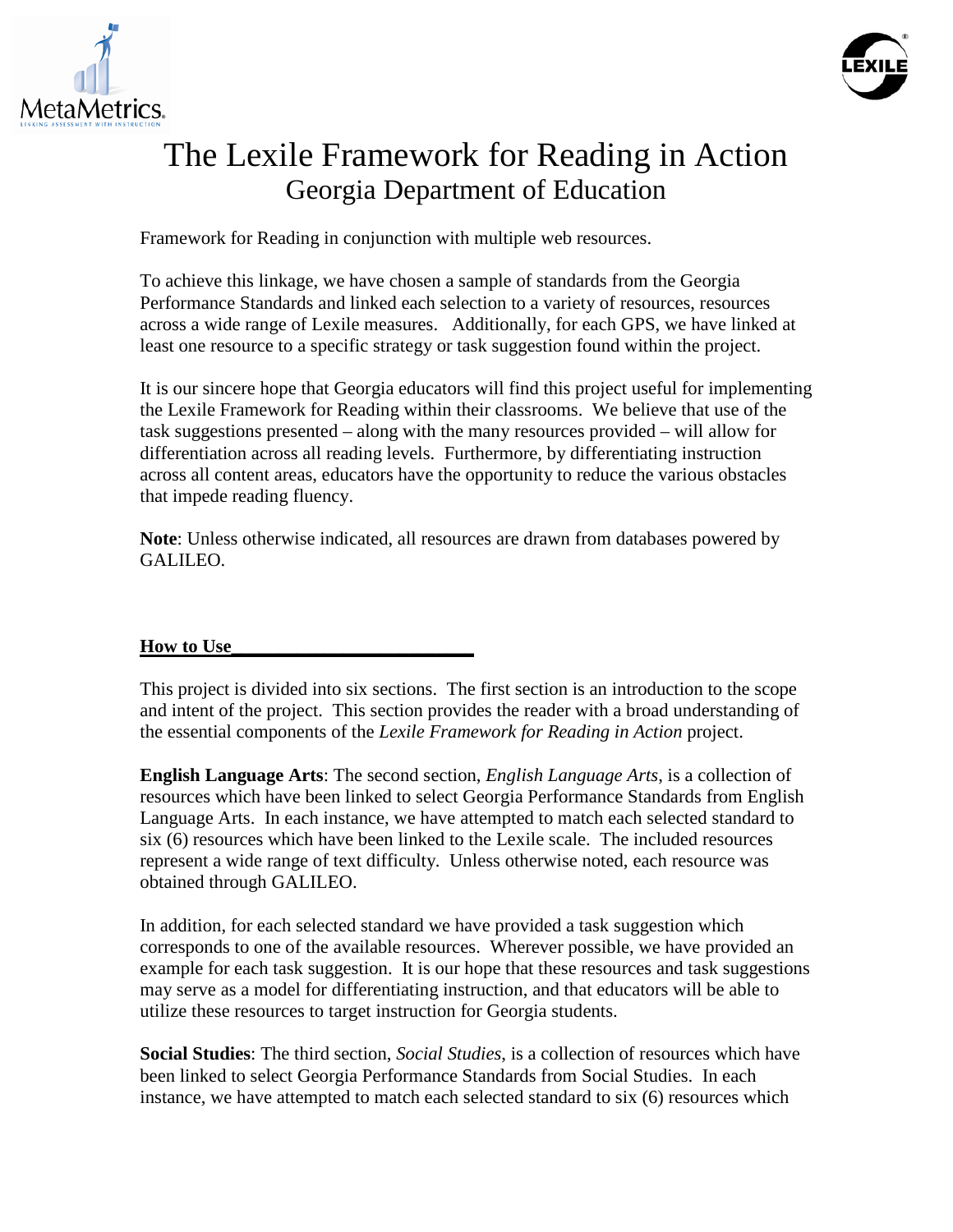



# The Lexile Framework for Reading in Action Georgia Department of Education

have been linked to the Lexile scale. The included resources represent a wide range of text difficulty. Unless otherwise noted, each resource was obtained through GALILEO.

In addition, for each selected standard we have provided a task suggestion which corresponds to one of the available resources. Wherever possible, we have provided an example for each task suggestion. It is our hope that these resources and task suggestions may serve as a model for differentiating instruction, and that educators will be able to utilize these resources to target instruction for Georgia students.

**Science**: The fourth section, *Science*, is a collection of resources which have been linked to select Georgia Performance Standards from Science. In each instance, we have attempted to match each selected standard to six (6) resources which have been linked to the Lexile scale. The included resources represent a wide range of text difficulty. Unless otherwise noted, each resource was obtained through GALILEO.

In addition, for each selected standard we have provided a task suggestion which corresponds to one of the available resources. Wherever possible, we have provided an example for each task suggestion. It is our hope that these resources and task suggestions may serve as a model for differentiating instruction, and that educators will be able to utilize these resources to target instruction for Georgia students.

**Career, Technical, and Agricultural Education**: The fifth section, *Career, Technical, and Agricultural Education (CTAE)*, is a collection of resources which have been linked to select Georgia Performance Standards from CTAE. In each instance, we have attempted to match each selected standard to six (6) resources which have been linked to the Lexile scale. The included resources represent a wide range of text difficulty. Unless otherwise noted, each resource was obtained through GALILEO.

In addition, for each selected standard we have provided a task suggestion which corresponds to one of the available resources. Wherever possible, we have provided an example for each task suggestion. It is our hope that these resources and task suggestions may serve as a model for differentiating instruction, and that educators will be able to utilize these resources to target instruction for Georgia students.

**Mathematics**: The sixth section, *Mathematics*, is a collection of resources which have been linked to select Georgia Performance Standards from Mathematics. In each instance, we have attempted to match each selected standard to five (5) or six (6) resources, many which have been linked to the Lexile scale. Though not all resources have been linked to the Lexile scale, they represent a wide range of readability. The included resources represent a range of text difficulty. Unless otherwise noted, each resource was obtained through GALILEO.